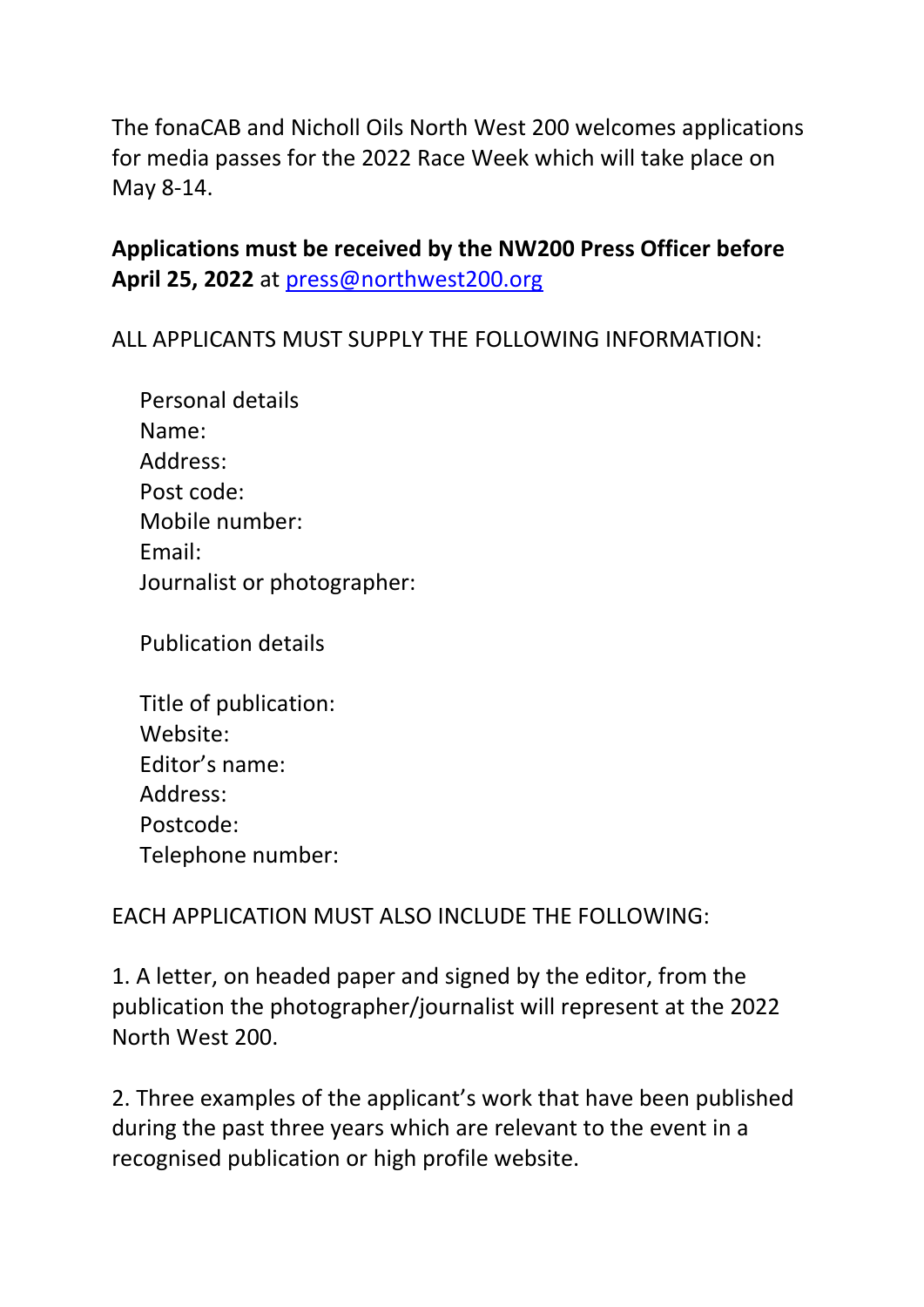3. Photographic ID

4. For photographers, a £20 deposit for the tabard which will be refunded on return of the tabard. All photographers working around the NW200 circuit must wear the media tabard at all times.

Can all applicants please supply the following information:

Personal details Name: Address: Post code: Mobile number: Email: Journalist or photographer? :

Publication details

| Title of publication: |  |
|-----------------------|--|
| Website:              |  |
| Editor's name:        |  |
| Address:              |  |
| Postcode:             |  |
| Telephone number:     |  |
| Email:                |  |

Indemnity–please read carefully before signing.

1. I declare that I am over 18 years of age and am not suffering from any mental or physical disability that would impair my judgement or prevent me from acting in a safe manner. I agree to act at all times in accordance with the instructions from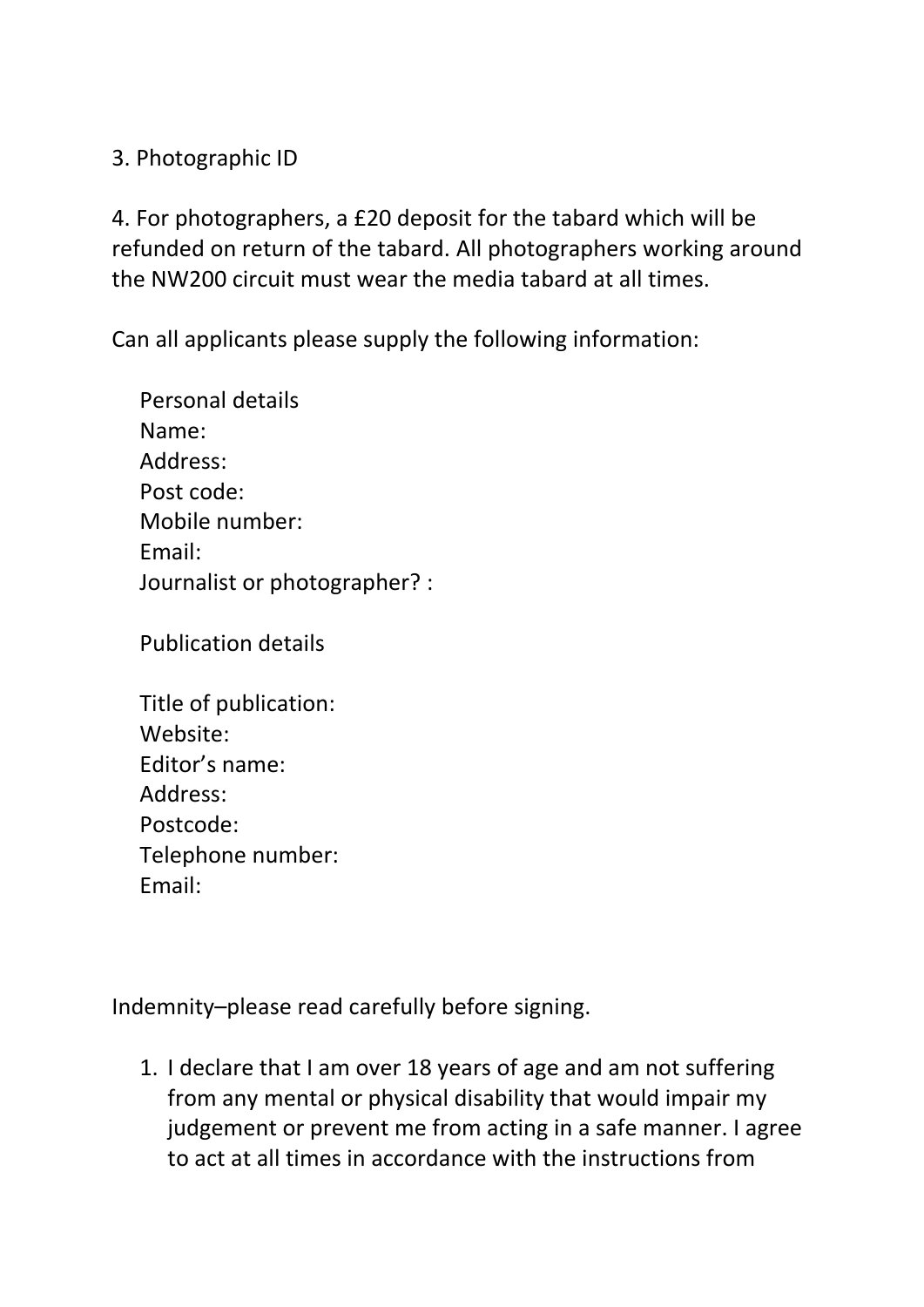event officials and to remain within the designated safe areas around the circuit.

- 2. I acknowledge and accept the potential risk inherent in motorsports and will undertake my role with proper regard for my safety and that of others. I further declare that I have read the Rules and Regulations governing the sport and agree to abide by them, including the details of the Prohibted areas on the North West 200 course.
- 3. I agree to keep indemnified the Coleraine and District Motor Club and its respective officials from and against all actions, claims, costs, expenses and demands in respect of death of, injury to, loss or damage of the person or property of myself.
- 4. The shooting of footage during practice sessions and racing is strictly prohibited for anyone other than the host broadcaster.
- 5. I understand a media accreditation pass does not grant any rights for television/video/film/electronic gathering or any other form of moving picture coverage to be used in any commercial operations without prior written agreement from the Coleraine and District Motor Club.

Coleraine and District Motor Club reserve the right to refuse the issuing of a media pass.

Media accreditation will not be granted to anyone under 18 years of age.

Please send completed application via email by April 30, 2022. Email: press@northwest200.org

Signature of applicant:  $\Box$ 

Signature of editor:\_\_\_\_\_\_\_\_\_\_\_\_\_\_\_\_\_\_\_\_\_\_\_\_\_\_\_\_\_\_\_\_\_\_\_\_\_\_

Date submitted: with a submitted of the submitted of the submitted of the submitted of the submitted of the submitted of the submitted of the submitted of the submitted of the submitted of the submitted of the submitted of